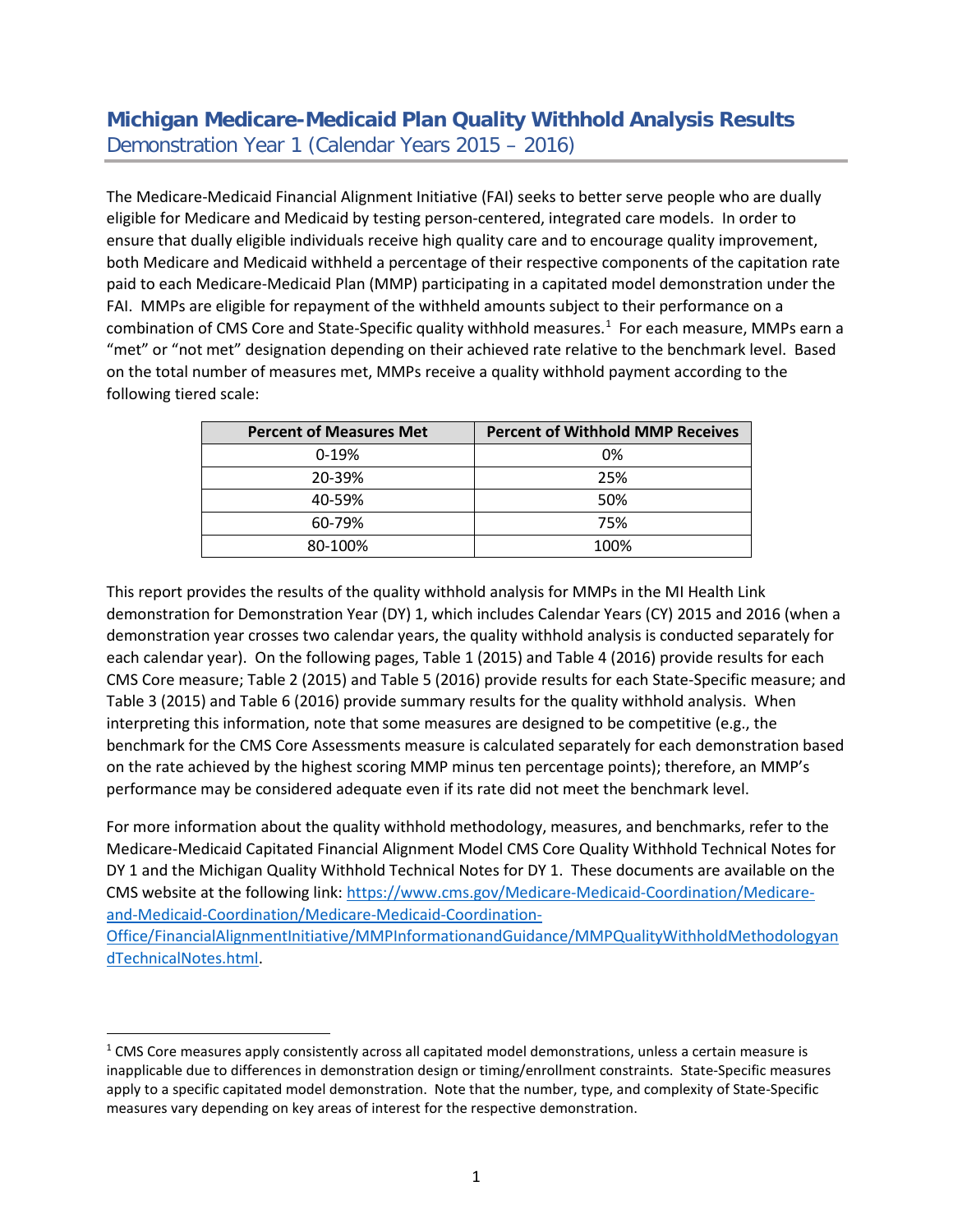# **CY 2015 Quality Withhold Results**

#### **Table 1: CMS Core Measure Results – CY 2015**

| <b>Medicare-Medicaid Plan</b>          | $CW1 -$<br><b>Assessments</b> | CW2 - Consumer<br><b>Governance Board</b> | <b>CW4 - Encounter</b><br>Data |  |
|----------------------------------------|-------------------------------|-------------------------------------------|--------------------------------|--|
|                                        | Benchmark: 83%                | Benchmark: 100%<br>Compliance             | Benchmark: 80%                 |  |
| Aetna Better Health of Michigan, Inc.  | Met                           | Met                                       | Not Met                        |  |
| AmeriHealth Michigan, Inc.             | Met                           | Not Met                                   | Not Met                        |  |
| HAP Midwest Health Plan, Inc.          | Not Met                       | Not Met                                   | Not Met                        |  |
| Meridian Health Plan of Michigan, Inc. | Not Met                       | Met                                       | Not Met                        |  |
| Michigan Complete Health, Inc.         | Met                           | Met                                       | Met                            |  |
| Molina Healthcare of Michigan, Inc.    | Not Met                       | Met                                       | Not Met                        |  |
| Upper Peninsula Health Plan, LLC       | Not Met                       | Not Met                                   | Not Met                        |  |

#### **Table 2: Michigan State-Specific Measure Results – CY 2015**

| <b>Medicare-Medicaid Plan</b>          | <b>MIW1 - Care Transition</b><br><b>Record Transmitted to</b><br><b>Health Care Professional</b> | MIW3 - Members with<br><b>Documented Discussions of</b><br><b>Care Goals</b><br>Benchmark: 75% |  |  |  |
|----------------------------------------|--------------------------------------------------------------------------------------------------|------------------------------------------------------------------------------------------------|--|--|--|
|                                        | <b>Benchmark: Timely and</b><br>accurate reporting, plus<br>submission of a narrative            |                                                                                                |  |  |  |
| Aetna Better Health of Michigan, Inc.  | Met                                                                                              | Not Met                                                                                        |  |  |  |
| AmeriHealth Michigan, Inc.             | Met                                                                                              | Not Met                                                                                        |  |  |  |
| HAP Midwest Health Plan, Inc.          | Met                                                                                              | Met                                                                                            |  |  |  |
| Meridian Health Plan of Michigan, Inc. | Met                                                                                              | Met                                                                                            |  |  |  |
| Michigan Complete Health, Inc.         | Met                                                                                              | Met                                                                                            |  |  |  |
| Molina Healthcare of Michigan, Inc.    | Met                                                                                              | Not Met                                                                                        |  |  |  |
| Upper Peninsula Health Plan, LLC       | Met                                                                                              | Not Met                                                                                        |  |  |  |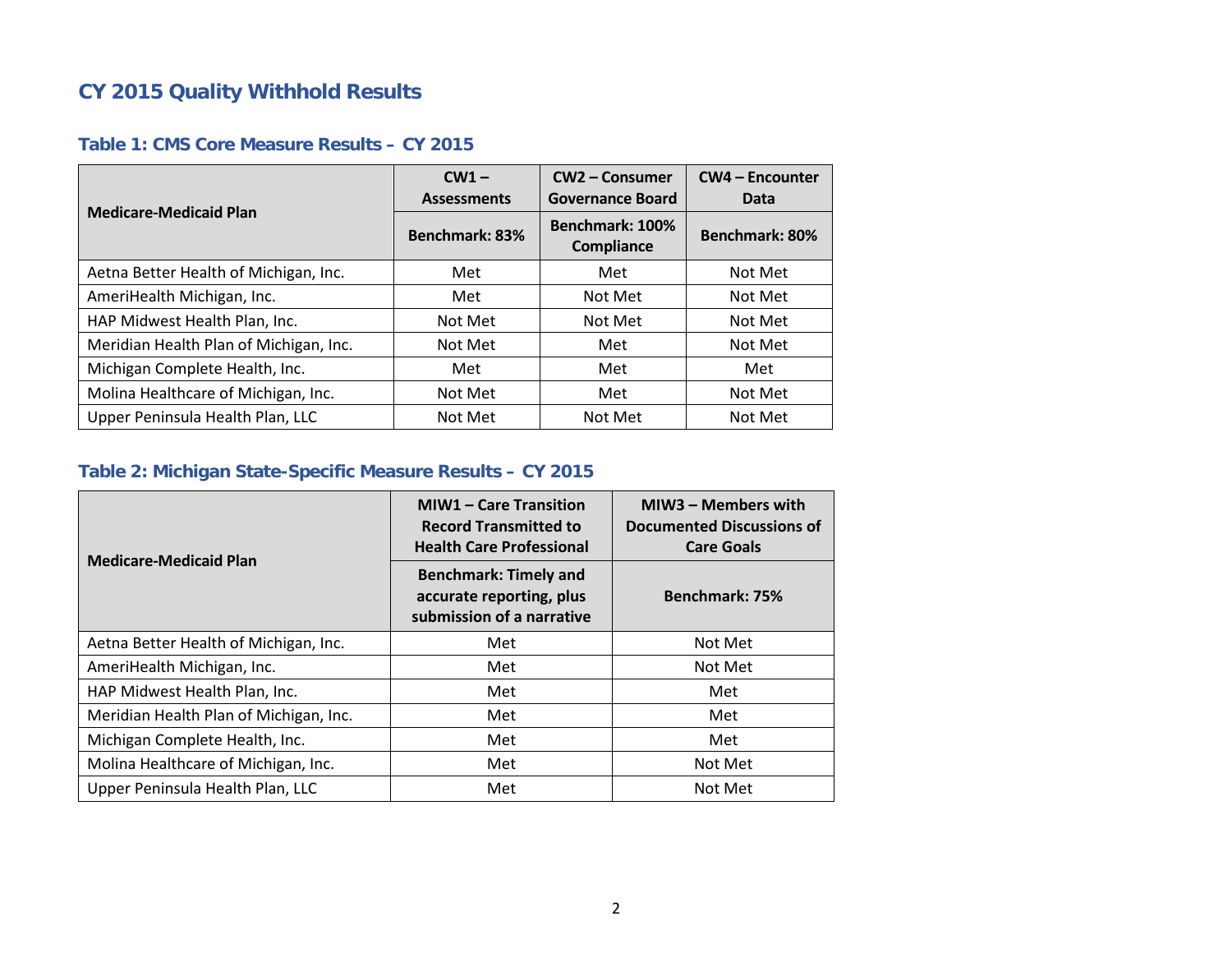| <b>Medicare-Medicaid Plan</b>          | # of Measures in Analysis |                | # of Measures Met |      |              | % of Measures Met |      |              | $%$ of<br>Withhold |                 |
|----------------------------------------|---------------------------|----------------|-------------------|------|--------------|-------------------|------|--------------|--------------------|-----------------|
|                                        | Core                      | <b>State</b>   | <b>Total</b>      | Core | <b>State</b> | <b>Total</b>      | Core | <b>State</b> | <b>Total</b>       | <b>Received</b> |
| Aetna Better Health of Michigan, Inc.  |                           |                |                   |      |              | 3                 | 67%  | 50%          | 60%                | 75%             |
| AmeriHealth Michigan, Inc.             | 3                         |                |                   |      |              |                   | 33%  | 50%          | 40%                | 50%             |
| HAP Midwest Health Plan, Inc.          | 3                         |                |                   | 0    |              |                   | 0%   | 100%         | 40%                | 50%             |
| Meridian Health Plan of Michigan, Inc. | 3                         |                |                   |      |              | 3                 | 33%  | 100%         | 60%                | 75%             |
| Michigan Complete Health, Inc.         | 3                         | $\overline{2}$ |                   | 3    |              | 5                 | 100% | 100%         | 100%               | 100%            |
| Molina Healthcare of Michigan, Inc.    | 3                         | 2              |                   |      |              | 2                 | 33%  | 50%          | 40%                | 50%             |
| Upper Peninsula Health Plan, LLC       | 3                         | $\overline{2}$ | 5                 | 0    |              |                   | 0%   | 50%          | 20%                | 25%             |
| <b>Michigan Averages</b>               | 3                         | 2              | 5                 |      |              | 3                 | 38%  | 71%          | 51%                | 61%             |

### <span id="page-2-0"></span>**Table 3: Quality Withhold Analysis Summary Results – CY 2015**

### **CY 2016 Quality Withhold Results**

 $\overline{a}$ 

#### **Table 4: CMS Core Measure Results – CY 2016**

| <b>Medicare-Medicaid Plan</b>          | $CW1 -$<br><b>Assessments</b> | <b>CW2 - Consumer</b><br>Governance<br><b>Board</b> | CW3 – Customer<br>Service <sup>2</sup> | <b>CW4 - Encounter</b><br>Data | $CW5 - Getting$<br><b>Appointments and</b><br>Care Quickly <sup>2</sup> |  |
|----------------------------------------|-------------------------------|-----------------------------------------------------|----------------------------------------|--------------------------------|-------------------------------------------------------------------------|--|
|                                        | Benchmark: 84%                | Benchmark: 100%<br>Compliance                       | Benchmark: 86%                         | Benchmark: 80%                 | <b>Benchmark: 74%</b>                                                   |  |
| Aetna Better Health of Michigan, Inc.  | Met                           | Met                                                 | Met                                    | Met                            | Met                                                                     |  |
| AmeriHealth Michigan, Inc.             | Met                           | Met                                                 | Met                                    | Met                            | Not Met                                                                 |  |
| HAP Midwest Health Plan, Inc.          | Not Met                       | Met                                                 | Met                                    | Not Met                        | Not Met                                                                 |  |
| Meridian Health Plan of Michigan, Inc. | Met                           | Met                                                 | Met                                    | Not Met                        | Met                                                                     |  |
| Michigan Complete Health, Inc.         | Not Met                       | Met                                                 | N/A                                    | Met                            | Met                                                                     |  |
| Molina Healthcare of Michigan, Inc.    | Met                           | Met                                                 | Met                                    | Met                            | Met                                                                     |  |
| Upper Peninsula Health Plan, LLC       | Met                           | Met                                                 | Met                                    | Not Met                        | Met                                                                     |  |

<sup>&</sup>lt;sup>2</sup> CMS Core measures CW3 and CW5 are based on the Consumer Assessment of Healthcare Providers and Systems (CAHPS) survey. For these measures, "N/A" indicates that the MMP's score had very low reliability. In such cases, the measure was removed from the quality withhold analysis.